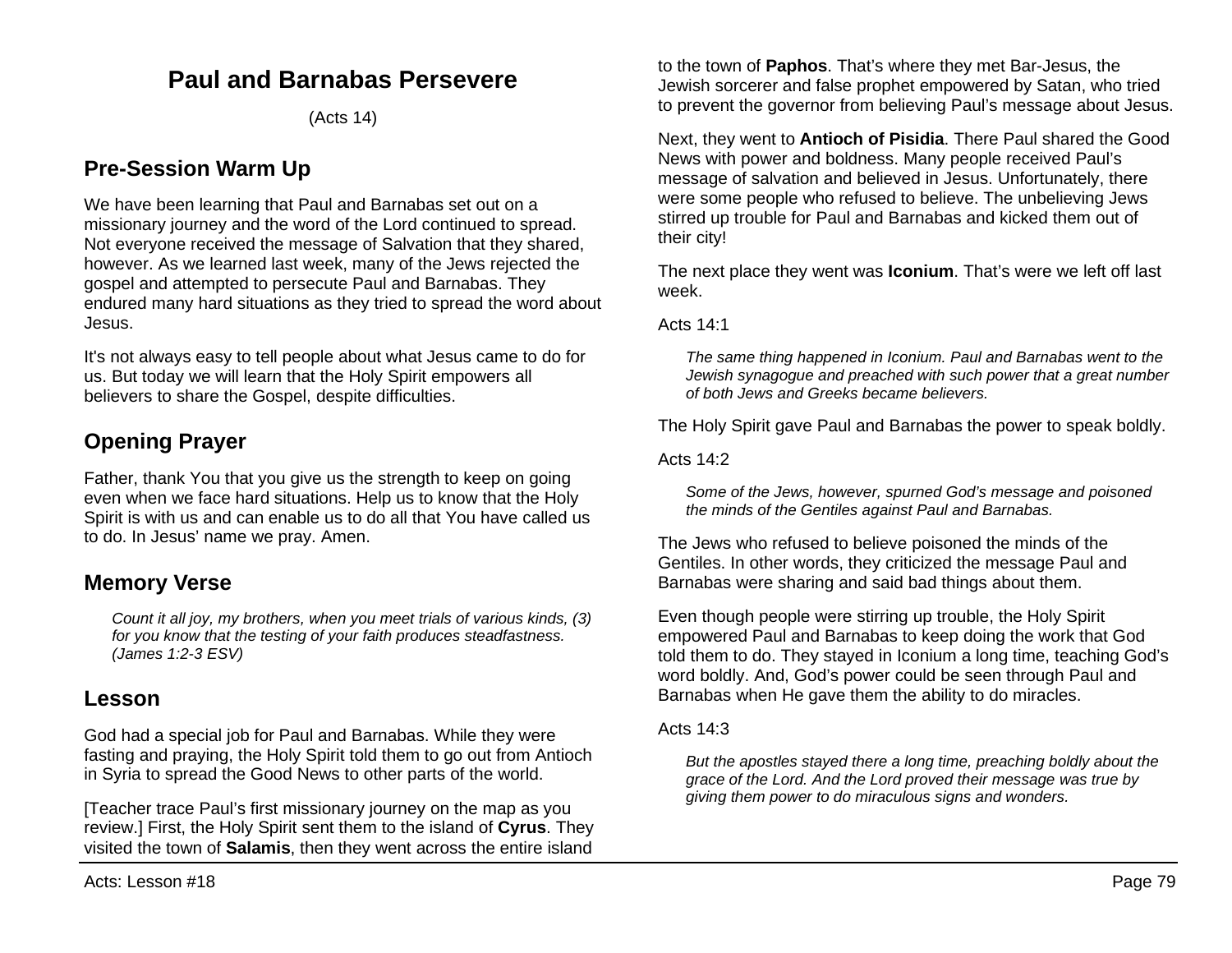The people in Iconium were divided into two groups of people. Some of the people believed that Paul and Barnabas were teaching God's truth to them. Others did not believe.

#### Acts  $14.4$

*But the people of the town were divided in their opinion about them. Some sided with the Jews, and some with the apostles.*

The group of people who did not believe made plans to kill Paul and Barnabas.

#### Acts  $14.5$

*Then a mob of Gentiles and Jews, along with their leaders, decided to attack and stone them.*

When Paul and Barnabas learned of this plan they quickly left and went to the Lycaonian cities of Lystra and Derbe.

#### Acts 14:6-7

*When the apostles learned of it, they fled to the region of Lycaonia—to the towns of Lystra and Derbe and the surrounding area. (7) And there they preached the Good News.*

Paul and Barnabas didn't leave Iconium because they were afraid. They understood that the Holy Spirit was leading and guiding them on to the next place He wanted them to share the Good News. They trusted God to both protect them and to empower them to preach, knowing that their lives could be in danger wherever they went.

#### Acts 14:8-10

*While they were at Lystra, Paul and Barnabas came upon a man with crippled feet. He had been that way from birth, so he had never*  walked. He was sitting (9) and listening as Paul preached. Looking *straight at him, Paul realized he had faith to be healed. (10) So Paul called to him in a loud voice, "Stand up!" And the man jumped to his feet and started walking.*

What an amazing sight this was to the crippled man who was healed and to the crowd who knew he had been crippled from birth. It was a miracle that this man could stand on his feet and walk.

A *miracle* is something only God can do. When God performs a miracle, it is to show us His power and point us to Him. When you see a miracle take place, praise God and thank Him for what He has done.

#### Acts 14:11-13

*When the crowd saw what Paul had done, they shouted in their local dialect, "These men are gods in human form!" (12) They decided that Barnabas was the Greek god Zeus and that Paul was Hermes, since he was the chief speaker. (13) Now the temple of Zeus was located just outside the town. So the priest of the temple and the crowd brought bulls and wreaths of flowers to the town gates, and they prepared to offer sacrifices to the apostles.*

God created people to have a relationship with Him. He is the One and only true God and He alone deserves to be worshiped.

The people who lived in Lystra worshiped false gods or idols.

When they saw the crippled man healed, the people thought that the gods had come down as humans in the form of Paul and Barnabas. They thought Barnabas was Zeus and that Paul was Hermes.

They believed the Greek god, Zeus, was the king of the gods and Hermes was the messenger of the gods. Since Paul was the chief speaker, they thought he was Hermes!

The priest of the temple of Zeus brought bulls and wreaths of flowers to the city gates as a way to worship Paul and Barnabas.

When Paul and Barnabas realized what the people were doing, they tried to stop them and told them they were only men like them.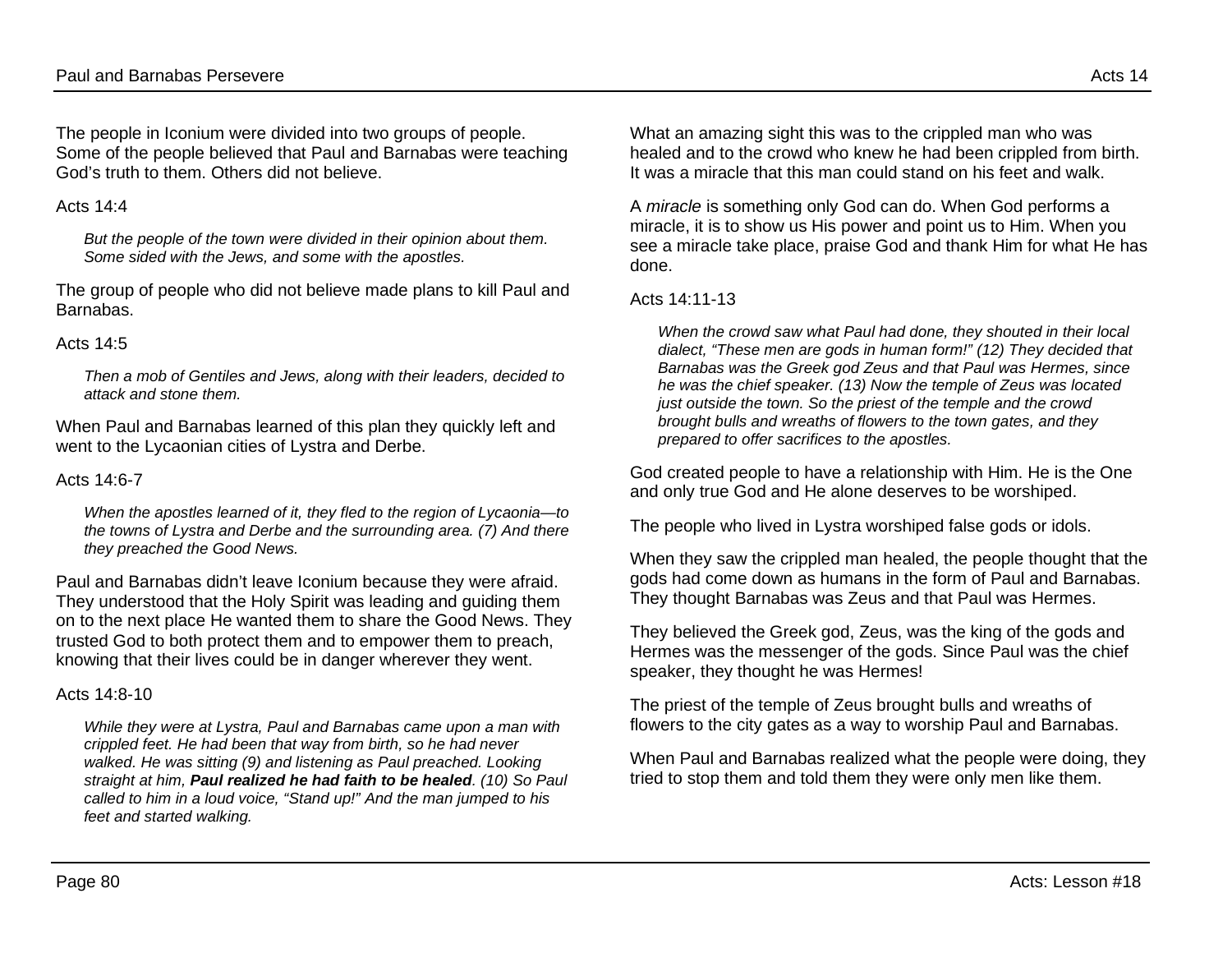#### Acts 14:14

*But when the apostles Barnabas and Paul heard what was happening, they tore their clothing in dismay and ran out among the people, shouting,*

What do you think might have happened to Paul and Barnabas if they had allowed the people to worship them as if they were gods? [Allow discussion.]

Paul and Barnabas shared God's words with them and told them to turn away from their worship of false gods to the Living God.

#### Acts 14:15-17

*"Friends, why are you doing this? We are merely human beings—just like you! We have come to bring you the Good News that you should turn from these worthless things and turn to the living God, who made heaven and earth, the sea, and everything in them. (16) In the past he permitted all the nations to go their own ways, (17) but he never left them without evidence of himself and his goodness. For instance, he sends you rain and good crops and gives you food and joyful hearts."*

Why did Paul and Barnabas stress to the people that it was the living God who had created everything, including the rain? (A statue, or a story, is not what created the world, or blesses the fields with rain. It is the living God, who cares for people, who provides what we need to live. He is the One who should be worshiped.)

Even when Paul shared God's words with these people, they were having a hard time not worshiping them.

#### Acts 14:18

*But even with these words, Paul and Barnabas could scarcely restrain the people from sacrificing to them.*

God did not want the people of Lystra to worship His messengers. He wanted them to turn from their sin and worship Him, the one and only true God.

As Paul and Barnabas served God in Lystra, their enemies were still working to fight against them. Some people from Antioch of Pisidian and Iconium had followed Paul and Barnabas to Lystra. And they were still stirring up trouble with the people. The crowd believed the lies that Paul and Barnabas' enemies were spreading and turned against Paul and Barnabas.

#### Acts 14:19

*Then some Jews arrived from Antioch and Iconium and won the crowds to their side. They stoned Paul and dragged him out of town, thinking he was dead.*

One minute the crowds were worshiping Paul and Barnabas and the next they turned violent against them.

The enemies of Paul thought they had silenced him. They dragged what they thought was his dead body outside the city.

Acts 14:20

*But as the believers gathered around him, he got up and went back into the town. The next day he left with Barnabas for Derbe.*

Many believers gathered around Paul's body, thinking he was dead. To their surprise, Paul stood up and walked right back into Lystra.

Wow! Would you have walked back into that town full of people that wanted to kill you?

The Holy Spirit gave Paul courage even when he was persecuted and mistreated by his enemies.

Paul and Barnabas left the next day from Lystra and went to Derbe. Many people in Derbe heard the Good News and believed in Jesus.

When it was time to leave Derbe, Paul and Barnabas knew it was time to return to the believers in Antioch in Syria where they began their missionary journey.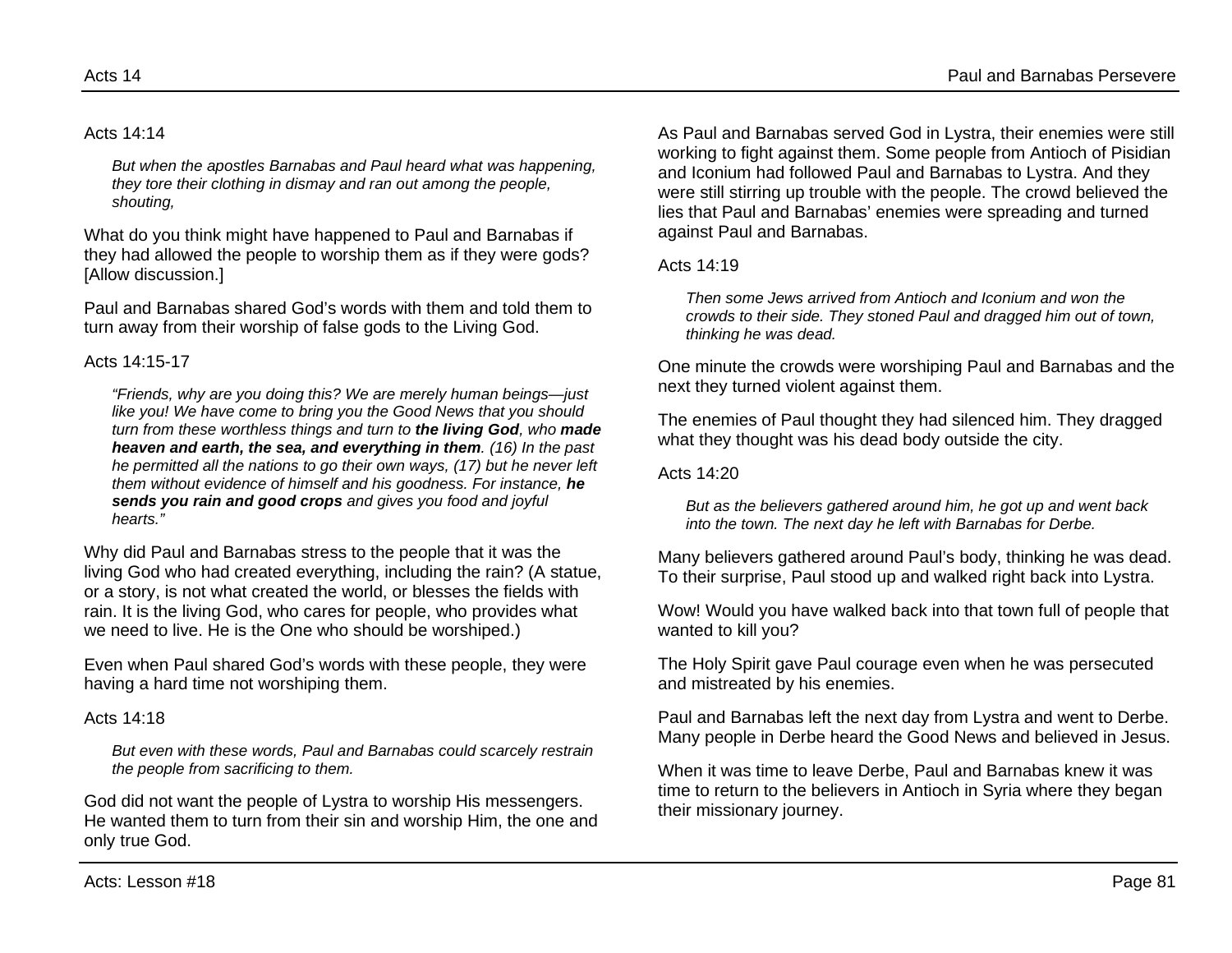#### Acts 14:21-22

*After preaching the Good News in Derbe and making many disciples, Paul and Barnabas returned to Lystra, Iconium, and Antioch of Pisidia, (22) where they strengthened the believers. They encouraged them to continue in the faith, reminding them that we must suffer many hardships to enter the Kingdom of God.*

They reversed their steps and travelled back to each city where they had shared the Good News. In each of these cities Paul and Barnabas wanted to encourage to these new believers to remain faithful to God.

Why do you think the believers in these cities needed to be encouraged?

Paul and Barnabas knew they would need to keep trusting that the Holy Spirit would give them the courage to stay faithful to Jesus when difficulties came. They needed to remember that God would always be with them and enable them to do what He called them to do.

After going through each city, Paul and Barnabas finally arrived back in Antioch of Syria. The believers there must have thanked God for His protection and power as they heard of the dangers that Paul and Barnabas had faced. They must have rejoiced when they heard how many people had come to faith in Jesus.

God guided and protected Paul and Barnabas throughout this missionary journey through all kinds of dangers and trials. And He empowered them to do the missionary work that He had called them to do.

The same Holy Spirit will empower and protect you, too, as you do your best to do whatever God has asked you to do.

Paul believed in the Good News, the gospel. He knew that it was the truth and that God had called him to proclaim the gospel to the ends of the earth. Paul was **persistent and persevered**. He did not give up. In this chapter of Acts, violent Jews and a stoning did not

persuade him to stop telling the gospel. He, literally, got back up again and returned to the cities that had wanted him dead to minister to the disciples and encourage these new believers to be faithful to the truth of the gospel.

Paul was humiliated at times, but he continued on because he knew that eternal souls were at stake. He also understood that some people would accept the gospel and others would reject it, but it was his job to tell the gospel to everyone no matter what happened.

What lessons have you learned from Paul today?

Do you have family or friends who need to hear the gospel? Be persistent. Don't give up. Continue to pray for their salvation and ask God to give you the words to say. He will never let you down!

## **CLOSING PRAYER**

Father, I want to have the same persistence that Paul had when sharing the gospel with people. He didn't let anything discourage him or defeat what he knew that You had clearly called him to do. Help me to not give up on anyone. In Jesus' name we pray. Amen

# **LEARNING ACTIVITIES**

### **GAME CENTER**

Use the following questions in a game or discussion.

- 1. What does it mean that the Jews poisoned the minds of the Gentiles? (They criticized the message Paul and Barnabas were sharing and said bad things about them.)
- 2. How could God's power could be seen through Paul and Barnabas? (When the Holy Spirit gave them the ability to do miracles)